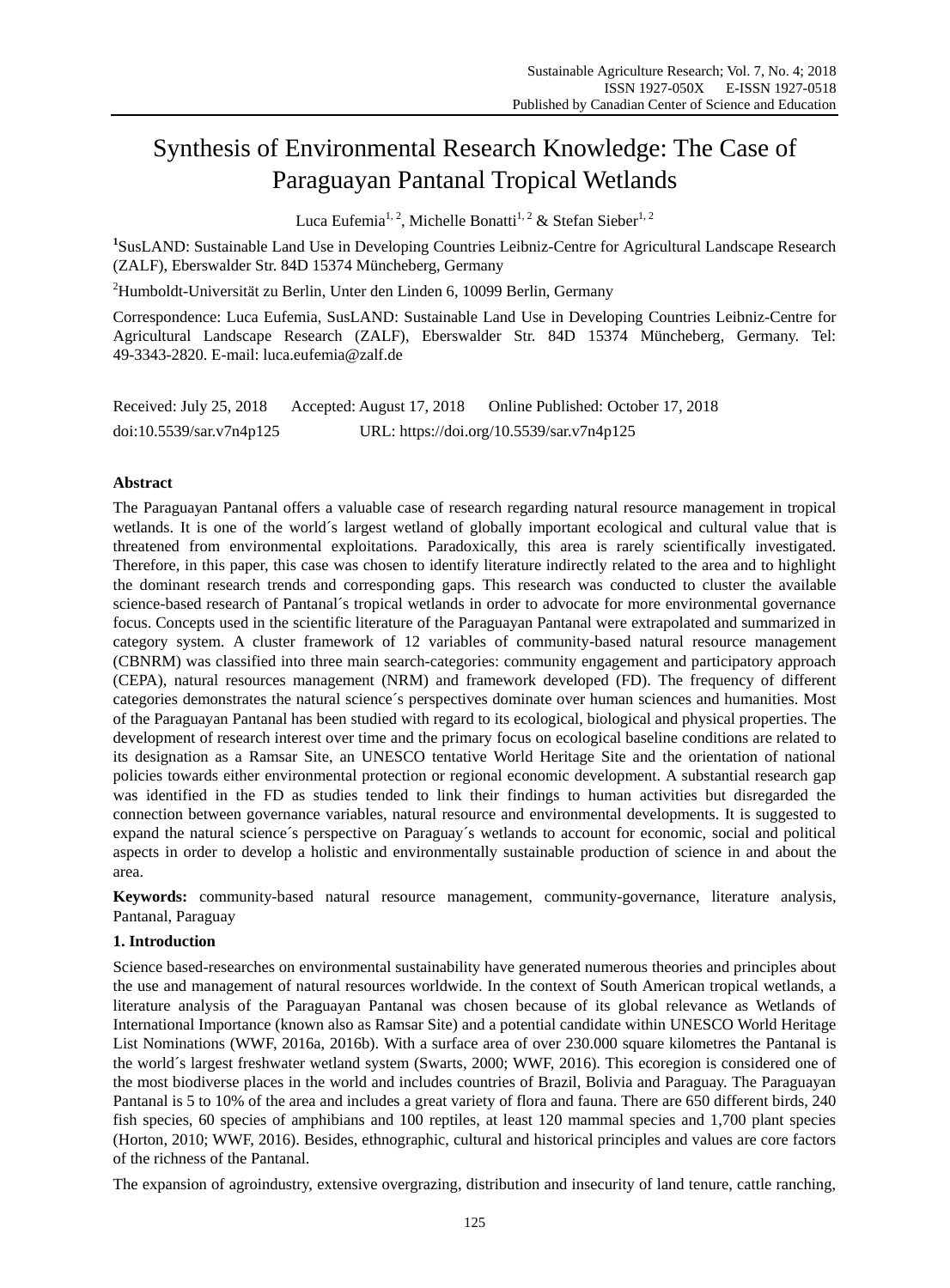unsustainable infrastructure development, weak enforcement of laws, as well as the lack of awareness of civil society are the main threats to biodiversity conservation and local communities (WWF, 2016). Yet most science-based literature disregards such topics, limiting the scenario for inclusive and comprehensive strategies for environmentally sustainable development. Governance studies are needed in the region, not only to complement existing research strands but also to create a science network and a platform for expert exchange. Because of the key role of community-based governance models to generate, describe and investigate frameworks for environmental sustainability, the political ecological approach is focused on the theory of community-based natural resource management (CBNRM). Despite the importance of concepts that describe key factors for using and managing natural resources (Ostrom, 1990; Sarker & Itoh, 2001; Quinn et al., 2007; Sattler et al., 2016), CBNRM theory contains characteristics that constitute a distinctive way of using and managing natural resources. In the last two decades, these characteristics have been the subject of a robust set of literature and have contributed to frameworks for sustainable development (Agrawal & Gibson, 1999; Armitage, 2005; Bradshaw, 2003; Leach, Mearns, & Scoones, 1999; Olsson, Folke, & Berkes, 2004).

Table 1 displays a concise matrix of 12 CBNRM organisational characteristics or variables developed and applied by Gruber that are used here as a set of essential and resumed variables in order to develop this study (Gruber 2010, 2018 n.d.). These 12 principles guided the study and support the legitimacy of the findings. Besides, what functions as the overall hypothesis is the basic assumption that local communities are considered the best resource managers for their closeness, greater knowledge and dependency of natural resources (Agrawal & Gibson, 1999). For this reason, CBNRM is crucial for science works of environmental sustainability. Hitherto, there is no available science-based literature on CBNRM in the study-area. Therefore, in order to fill this gap, literature was clustered from correlated research areas. These included natural sciences (both life and physical sciences), human sciences and humanities. By digging into selected literature searches to find the existence, role or prevalence of the 12 CBNRM variables, the objective was twofold: (a) to investigate the dominant research trends and (b) to identify the research gaps.

Table 1. The Organisational Principles of CBNRM

- 1. Public Participation and Mobilisation
- 2. Social Capital and Collaborative Partnerships
- 3. Resources and Equity
- 4. Communication and Information Dissemination
- 5. Research and Information Development
- 6. Devolution and Empowerment including Establishing Rules and Procedures
- 7. Public Trust and Legitimacy
- 8. Monitoring, Feedback, and Accountability
- 9. Adaptive Leadership and Co-Management
- 10. Participatory Decision-Making
- 11. Enabling Environment: Optimal Pre or Early Conditions
- 12. Conflict Resolution and Cooperation

Source: Gruber 2010

## **2. Methodology**

A comparative analysis of applied concepts used in prior science-based literature of the Paraguayan Pantanal was applied. The first screening of science-based literature was done from the 1970s until early 2018. Eleven studies between 1995 and 2010 were identified as most significant for their focus on the area, the scientific relevance and the availability. These are listed in Annex 1. They were collected via online database, such as google scholars and science direct, as well as via national literature archives in both English and Spanish. A key words search included terms like: *Pantanal*, *Wetland conservation*, *Community-based governance*, *natural resource governance*. A cluster framework to classify the 12 CBNRM variables into three categories was designed based on concentration of key governance concepts. This is shown in Table 2. The search-categories are also shown in Figure 1.

First, a search into the literature on community engagement and participatory approach (CEPA) was carried out in order to learn about the impact of natural resource  $\acute{\text{s}}$  degradation and exploitation on local communities. The scenario analysis depicted multidisciplinary case studies as well as the integration of stakeholder views and values. This requisite often leads to the development of integrated knowledge for alternative development models or policy-recommendations. The second category searched was on natural resource management (NRM),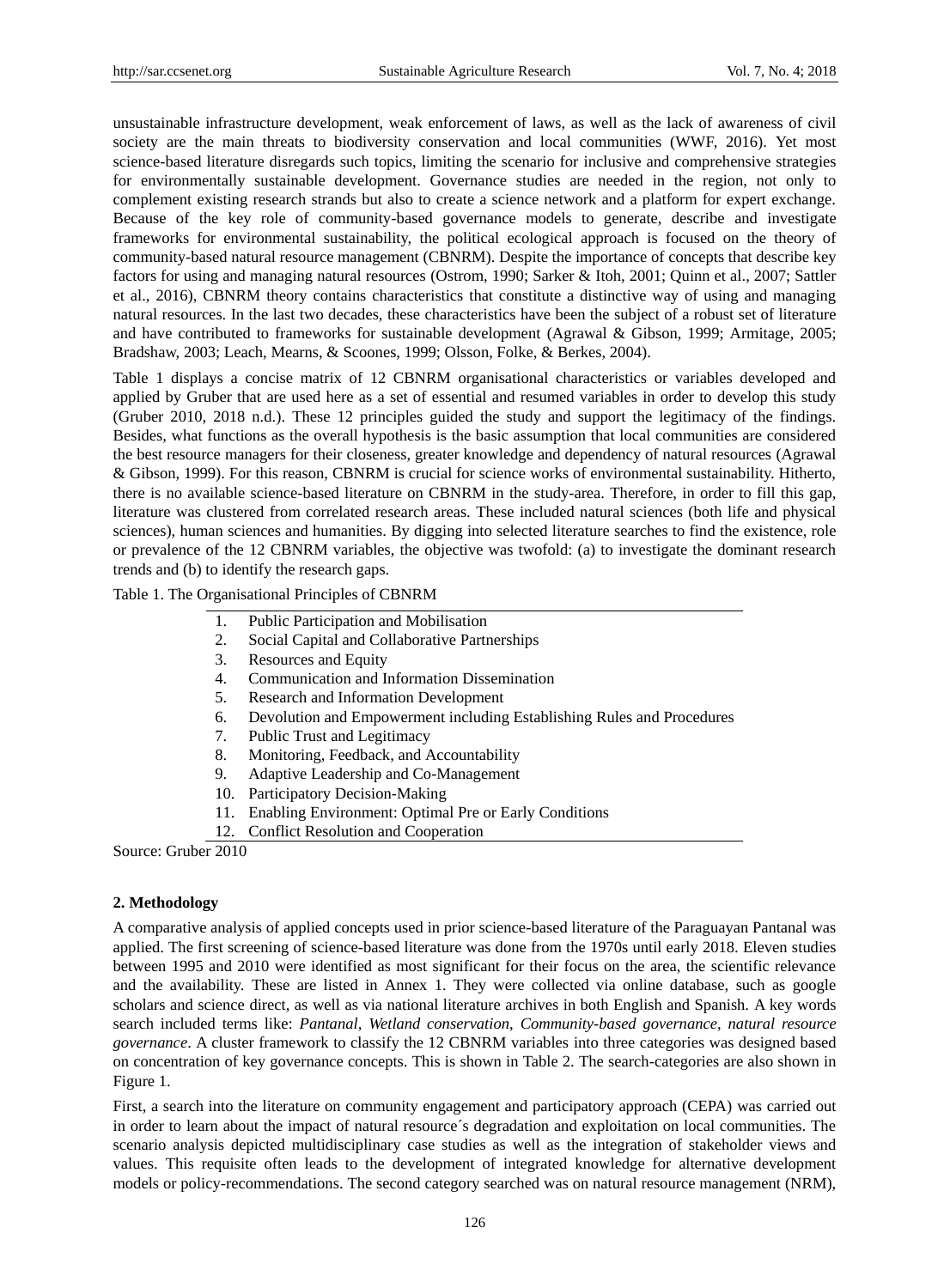both renewable and non-renewable, of the Paraguayan Pantanal with regard to its ecosystem services it provides and its ecological, biological and physical properties. From this, the intrinsic link to the intensiveness of the exploitation of Pantanal  $\hat{s}$  natural resources, was deduced. The human impact over the Pantanal was a key element of this search, as well as the related health of the resources found in the area. Thirdly, the expected outcomes of the analysed literature searches were to be the frameworks developed (FD), if any. Systems of legal, economic, policy, social, and environmental frameworks could help scaling up proactive solutions for CBNRM models. In the context of governance, it was hypothesized that literature searches would show the way to maintain and sustainably manage both landscapes and livelihoods of local communities.

Table 2. Search-categories: Gruber´s 12 principles of CBNRM

|     |                                                                        | Categories  |
|-----|------------------------------------------------------------------------|-------------|
|     | Public Participation and Mobilization                                  | <b>CEPA</b> |
| 2.  | Social Capital and Collaborative Partnerships                          | <b>CEPA</b> |
| 3.  | Resources and Equity                                                   | <b>NRM</b>  |
| 4.  | Communication and Information Dissemination                            | FD          |
| 5.  | Research and Information Development                                   | FD          |
| 6.  | Devolution and Empowerment including Establishing Rules and Procedures | <b>CEPA</b> |
| 7.  | Public Trust and Legitimacy                                            | <b>CEPA</b> |
| 8.  | Monitoring, Feedback, and Accountability                               | FD          |
| 9.  | Adaptive Leadership and Co-Management                                  | <b>NRM</b>  |
| 10. | Participatory Decision-Making                                          | <b>CEPA</b> |
| 11. | Enabling Environment: Optimal Pre or Early Conditions                  | <b>CEPA</b> |
|     | 12. Conflict Resolution and Cooperation                                | <b>NRM</b>  |

Source: Author  $\acute{\text{s}}$  own elaboration



Figure 1. Concentration of key governance concepts

Source: Author´s own elaboration

## **3. Results and Discussion**

The results offer the list of issues of analysis, the research trends and the frame of the three categories applied in this study: CEPA, NRM and FD, as shown in Table 3. Five out of the eleven researches prioritized on natural sciences (both life and physical sciences), that resulted to be the major research trend. The main gaps were found in the production of frameworks (FD). The following discussion is divided in three main blocks according to the category distribution applied in this study: CEPA, NRM and FD.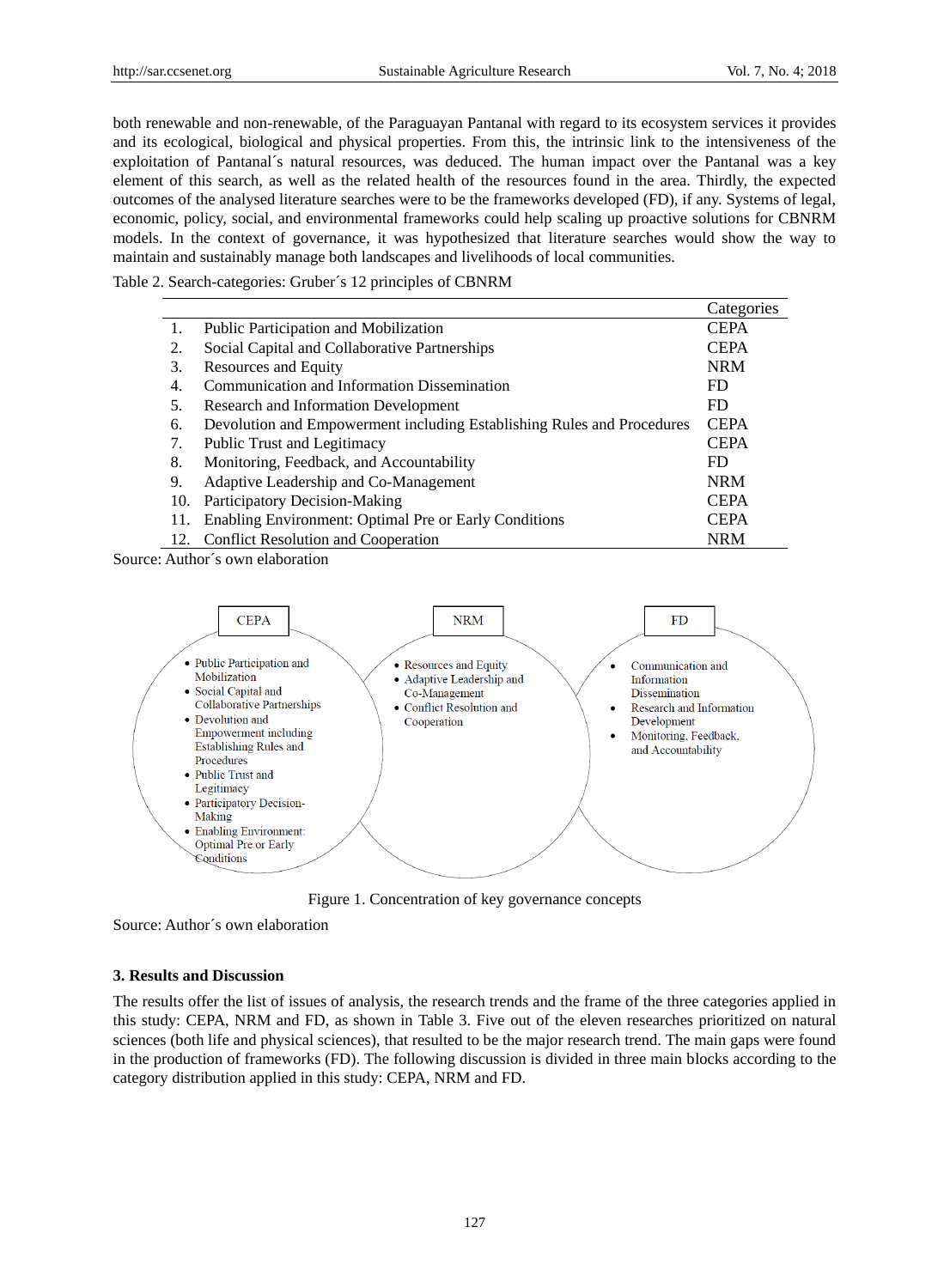| <b>Authors</b>             | Year | <b>Issue of analysis</b> | <b>Research Trend</b>   | <b>CEPA</b> | <b>NRM</b> | FD. |
|----------------------------|------|--------------------------|-------------------------|-------------|------------|-----|
| Blaser, M.                 | 2009 | Community-Indigenous     | Human Sciences          | ٦           |            |     |
|                            |      |                          | <b>Humanities</b>       |             |            |     |
| Blaser, M.                 | 2010 | Community-Indigenous     | Human Sciences          | V           |            | V   |
|                            |      |                          | <b>Humanities</b>       |             |            |     |
| Danilo A. et al.           | 2004 | Biodiversity-Environment | Natural Sciences        |             |            | V   |
| <b>DGEEC</b>               | 2004 | Community-Indigenous     | <b>Humanities</b>       |             |            | V   |
| <b>IDEA</b>                | 2002 | Economy-Environment      | <b>Natural Sciences</b> | V           |            |     |
| Hetherington, K.           | 2009 | Economy-Environment      | <b>Humanities</b>       |             |            |     |
| <b>Horton Emily Y.</b>     | 2010 | Environment              | <b>Natural Sciences</b> |             |            |     |
|                            |      |                          | <b>Human Sciences</b>   |             |            |     |
| Susnik, B.                 | 1995 | Community-Indigenous     | Human Sciences<br>V     |             |            |     |
| <b>Swarts Frederick A.</b> | 2000 | Economy-Environment      | <b>Natural Sciences</b> | N           | V          |     |
| <b>Selected Discourses</b> |      |                          |                         |             |            |     |
| <b>Swarts Frederick A.</b> | 2000 | Economy-Environment      | Natural Sciences        |             | $\sqrt{ }$ |     |
| Zanardini, J.,             | 2001 | Community-Indigenous     | Human Sciences          |             |            | N   |
| Biedermann, W.             |      |                          | <b>Humanities</b>       |             |            |     |

Table 3. Category distribution results

Source: Author´s own elaboration

Table 4 lists researches and studies where relevant contribution to CEPA was found. It was observed that recurrent and common elements of the studies included the role of public participation and mobilization. The four selected studies described and included multi-stakeholder approaches, as well as community and identity patterns found in the Pantanal. These form key aspects of effective local and inclusive participation, which can empower community-members, raise knowledge levels and build or increase public trust, confidence and legitimization (Gruber, 2010). Hints of social capital and collaborative partnerships were found in the literature-description of networks. Examples of community-relationships can be depicted in the study and description of the Yshiro (Chamacoco) indigenous community living in study-area. Their practices and visions of life and the world (called the *yrmo*) are connected to the Yshiro myth-history. For them, as stated by Blaser (2010, 33) "the backbone of reality is constituted by relations in a permanent state of flux". From this, additional hypothesis and suggestions for further researches might emerge. For instance, "how to include indigenous Cosmo-visions into projects of environmental sustainability?" or "what formal and informal social norms exist to increase relationships and networking in the area of study?" Stakeholders' mutual understanding and agreements at multi-level scales are presented in the CEPA literature as an important contribution to long-term sustainable development strategies.

In addition, two out of four studies also described and analysed the role of multilevel governance and cross-scale coordination for NRM. Alongside the focus of rural and indigenous communities, these science-based works promoted public and community initiatives, such as the creation of side-projects on sustainable production and marketing of honey and craft products, among others (IDEA, 2002). In the socio-institutional context of the Paraguayan Pantanal, these researches offer notions of authority devolution and empowerment as they claim for decentralization of power and decision making. Multiple layers of governments and initiatives related to the role of decision making, monitoring, conflict resolution and governance are often mentioned to advocate for the creation of clear rules that can help empowering local communities. Cases of stakeholders´ sharing power and responsibilities are presented as forms of devolution of authority and responsibility. In the construction on sustainable development, the inclusion and representation of all groups (including the most marginalised) is very important in order to create or modify formal and informal rules and norms (Gruber, 2010). The socio-economic approach of the selected CEPA literature presents a first analysis of the situation and the subsequent development of solutions designed by multi-stakeholder initiatives (Swarts, 2000; IDEA, 2002). Likewise, social and community-based strategies are grounded in the identification of leaders, fostering the formation of groups capable of representing the community and supporting its transformation within formal institutions (e.g. municipalities) and informal ones (e.g. neighbour committees) (IDEA, 2002).

Community leadership, especially among indigenous communities, is observed as a key factor to stronger implement authority devolution and decentralization. Likewise, the integration of ideas and projects can strengthen community relations at all levels. This approach generates inclusiveness and it can be used to problem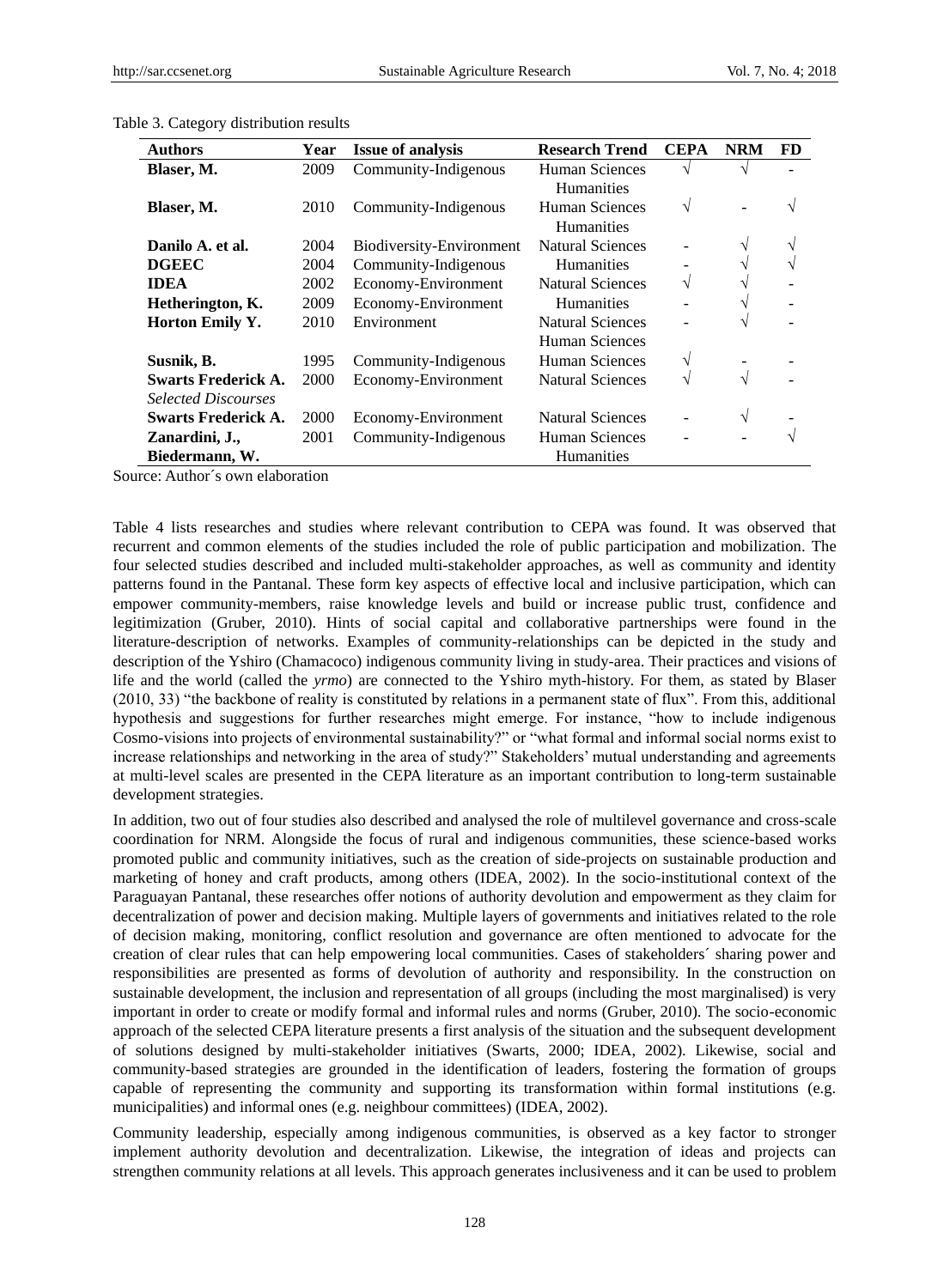solving and decision making as it increases public trust and legitimacy (Suskin, 1995; Swarts, 2000; IDEA, 2002). The CEPA literature also stresses the need to establish frameworks for participatory decision-making that includes the holistic vision to anticipating environmental, economic and social outcomes of socio-economic and ecological challenges (Suskin, 1995; Swarts, 2000; IDEA, 2002; Blaser, 2010). Based on this participatory decision-making framework, community-identities and a shared sense of belonging build the foundation to enabling environment for sustainable development strategies and actions, as well as people  $\acute{\text{s}}$  involvement (Blaser, 2009, 2010).

Table 4. CEPA

| <b>Authors</b>             | Year | <b>Issue of analysis</b> | <b>Research Trend</b>           | <b>CEPA</b> | <b>NRM</b>    | <b>FD</b> |
|----------------------------|------|--------------------------|---------------------------------|-------------|---------------|-----------|
| Blaser, M.                 | 2009 | Community-Indigenous     | <b>Human Sciences</b>           |             |               |           |
|                            |      |                          | <b>Humanities</b>               |             |               |           |
| Blaser, M.                 | 2010 | Community-Indigenous     | Human Sciences                  |             |               | N         |
|                            |      |                          | <b>Humanities</b>               |             |               |           |
| <b>IDEA</b>                | 2002 | Economy-Environment      | <b>Natural Sciences</b>         | N           |               |           |
| Susnik, B.                 | 1995 | Community-Indigenous     | Human Sciences<br>$\mathcal{N}$ |             | $\equiv$      |           |
| <b>Swarts Frederick A.</b> | 2000 | Economy-Environment      | <b>Natural Sciences</b><br>N    |             | $\mathcal{N}$ |           |
| <b>Selected Discourses</b> |      |                          |                                 |             |               |           |

Source: Author´s own elaboration

Table 5 displays the corresponding texts of interest on NRM. A primary focus of this literature regards social welfare of local communities as it is frequently connected to the role of community values and beliefs (Swarts, 2000; IDEA, 2002; Danilo et al., 2004; Blaser, 2009). In the context of conservation, the initiatives of local community that are compared reflect the importance of multiculturalism in relation to natural resources and the environment. According to Blaser (2009, 15), "having a variety of tools (i.e. different cultures) with which conservation can be realized, whether one uses one or another, is indistinct as long as the environment is affected in the same way". As a result, the take from environmental sustainability is reflected in the inclusion of local knowledge into public and private initiatives. Resources and equity are taken into account in order to describe past and present connections between local economies and conservation (Danilo et al., 2004; Blaser, 2009). Basic needs and fair distribution of local benefits (i.e. compensation for protecting natural resources or regulations on payments for environmental services) are presented as recommendations for the implementation of regulations and sanctions that help the equity of use and management of natural resources (IDEA, 2002; Horton, 2010).

To this regard, what is often considered a central issue is the impact of historical land distribution in the area. For instance, over the past 20 years the role of foreign speculation and dominant economic-political class over land use and distribution in the Pantanal has led to low international prices and unfavourable purchasing conditions (Guereña & Rojas, 2016). Furthermore, agrarian reforms implemented between 1954 and 2003 shaped the land propriety rights in Paraguay. The effects on the Pantanal resulted in hundreds of land concessions, comprising a total area of 4 million ha part of which were confiscated from local and indigenous ancestral territories. Paraguay's indigenous populations and other impoverished minorities are still harbouring the fear of continuation of the land reform as they work out a legal rights-based mechanism that might replace it (Hetherington, 2009, 236). Hence, linkages between territorialism, identities and the past and present system of land use rights define an important research narrative of NRM. The role of multi-stakeholder inclusion and engagement (i.e. capacity building on conservation strategies, trainings and better management systems) is partly addressed in the creation and implementation of projects for environmental sustainability. This approach is taken to be the NRM element of adaptive leadership and co-management because of the importance given to social-ecological organisations, both local and international, to design programs on adaptive capacity (Gruber, 2010). From this perspective, the resilience of Pantanal´s biological diversity has been studied in parallel to the evolution and development of cultural diversities and identities (Swarts, 2000; Blaser, 2009; Horton, 2010).

On a similar note, conflict resolution and cooperation are two connected and recurrent elements of the NRM literature. Although the broad understanding of these two concepts remains merely conceptual and no clear examples can be found, data on community-behaviour can possibly serve as the basis for further development in this regard. For instance, socioeconomic, ethnographic and demographic characteristics of rural and indigenous communities of the Pantanal exist and are widely available (DGEEC, 2002). In addition, NRM strategies should include the analysis of accountability of public and private entities. It is widely agreed that the recognition of the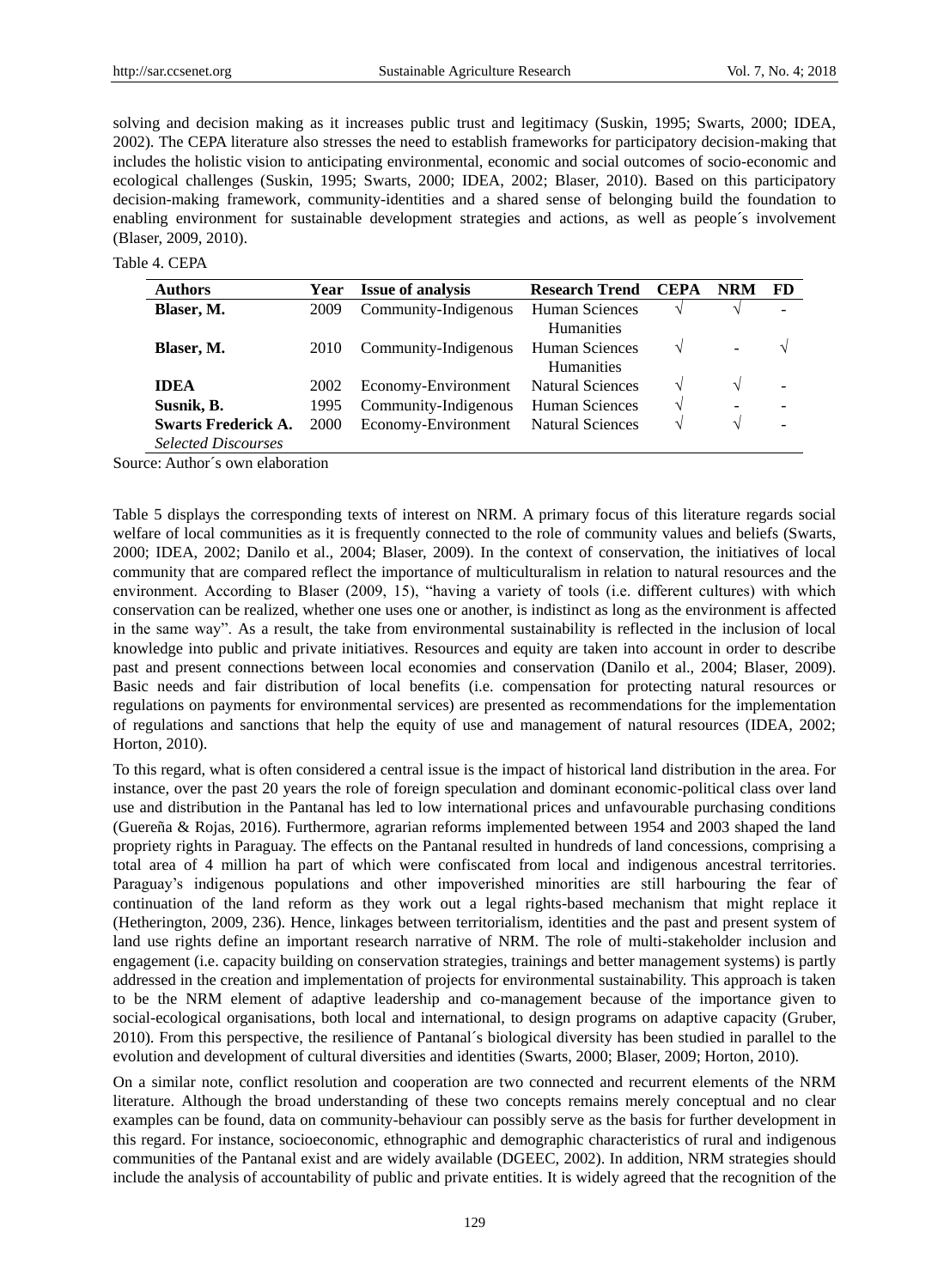central role of institutions outside rural and indigenous communities is a key learning notion of conflict management strategies (Gruber, 2010). However, as for the case described in the Paraguayan Pantanal, the lack of effective and multi-stakeholder inclusive decision making processes tends to prevent the promotion of dialogue and increases factionalism (Hetherington, 2009; Blaser, 2009).

Table 5. NRM

| <b>Authors</b>             | Year | <b>Issue of analysis</b> | <b>Research Trend</b>   | <b>CEPA</b> | <b>NRM</b>    | FD                       |
|----------------------------|------|--------------------------|-------------------------|-------------|---------------|--------------------------|
| Blaser, M.                 | 2009 | Community-Indigenous     | <b>Human Sciences</b>   |             |               |                          |
|                            |      |                          | <b>Humanities</b>       |             |               |                          |
| Danilo A. et al.           | 2004 | Biodiversity-Environment | <b>Natural Sciences</b> |             | $\mathcal{L}$ | $\mathcal{N}$            |
| <b>DGEEC</b>               | 2004 | Community-Indigenous     | <b>Humanities</b><br>۰  |             | $\mathcal{L}$ | $\mathcal{N}$            |
| <b>IDEA</b>                | 2002 | Economy-Environment      | <b>Natural Sciences</b> | V           | $\mathcal{N}$ | $\overline{\phantom{0}}$ |
| Hetherington, K.           | 2009 | Economy-Environment      | <b>Humanities</b>       |             |               |                          |
| <b>Horton Emily Y.</b>     | 2010 | Environment              | <b>Natural Sciences</b> |             | N             |                          |
|                            |      |                          | Human Sciences          |             |               |                          |
| <b>Swarts Frederick A.</b> | 2000 | Economy-Environment      | <b>Natural Sciences</b> |             | $\Delta$      |                          |
| .                          |      |                          |                         |             |               |                          |

Source: Author´s own elaboration

Table 6 presents the set of literature searches that, in different ways and forms, were able to produce frameworks developed (FD) from science-based methods. The development of systems of policy, social, and environmental schemes were found to be an important contribution to the analysis of the Paraguayan Pantanal, scaling up proactive solutions for CBNRM. The elaboration of atlas, maps, data systematization and statistical methods represent the kind of FD found in the literature. More specifically, we found valuable information about indigenous communities living in the study area. There are ten linguistic trunks, each of them divided in the corresponding forty ethnic groups and exact location within departments and districts of Argentina, Bolivia, Brazil and Paraguay (Zanardini & Biedermann, 2001; DGEEC, 2004). Annex 2 shows the different linguistic families and how they are related to their own corresponding ethnic groups and the location according to the country. This systematization, which prioritizes the ethnic criterion over the geographical one, takes into consideration the way of traditional land use and management of indigenous peoples. Hence, it has a statistical scope rather than a legal one and it intends to provide basic information about each of the indigenous settlements that exist in the country.

As the initial research approach, the role of such systems could strengthen the communication and information dissemination of present and future strategies for environmental sustainability. The role played by transparency and openness of information encourages dialogue between experts and non-experts in multiple approaches and forms (i.e. workshops, fundraising opportunities, seminars, training and capacity building etc.). This ultimately helps supporting decision making, learning and change (Gruber, 2010). In parallel with the basics of transparency and openness, the ones on research and information development were described in the FD literature. For instance, the diversification of information topics only regarded discourses of anthropological, ethnographic and biophysical relevance (Zanardini & Biedermann, 2001; DGEEC, 2004; Danilo et al., 2004; Blaser, 2010). Nonetheless, this is considered as a valid starting point for the production of accessible scientific researches that can influence formal and informal norms to be based upon systematic body of information (Gruber, 2010).

The key element of FD that wasn't found in the literature analysis is one on monitoring, feedback and accountability of science-based and environmental projects. This possibly may be due to the existing low level of openness, transparency, monitoring, mutual accountability, collaboration, and power sharing between stakeholders and partners in the area. Therefore, this factor isn  $t$  performed in the selected literature, representing a research gap. To fill this gap, it is recommended that systems of reviewing the performance (i.e. monitoring and evaluation methods) should be promoted to those who make the decision and describe them (Gruber, 2010). Systematic processes of collecting, analysing and using information are useful in tracking the progress of programs (i.e. on environmental sustainability) and science-based researches.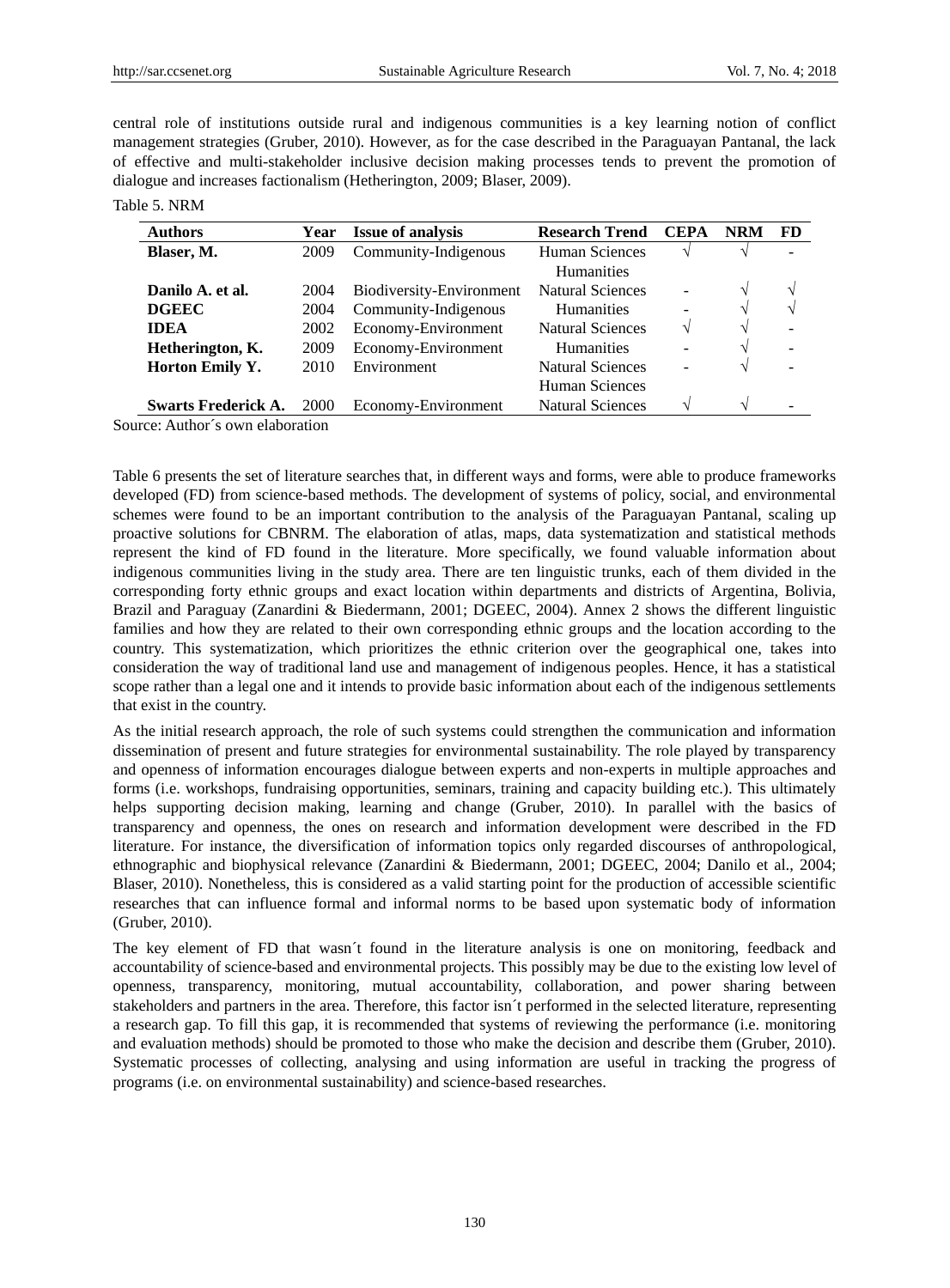| Table 6. FD |  |  |
|-------------|--|--|
|             |  |  |

| <b>Authors</b>   | Year | <b>Issue of analysis</b> | <b>Research Trend</b>   | <b>CEPA</b>              | <b>NRM</b>               | - FD          |
|------------------|------|--------------------------|-------------------------|--------------------------|--------------------------|---------------|
| Blaser, M.       | 2010 | Community-Indigenous     | Human Sciences          |                          |                          |               |
|                  |      |                          | <b>Humanities</b>       |                          |                          |               |
| Danilo A. et al. | 2004 | Biodiversity-Environment | <b>Natural Sciences</b> | $\blacksquare$           | N                        | $\mathcal{N}$ |
| <b>DGEEC</b>     | 2004 | Community-Indigenous     | <b>Humanities</b>       | $\blacksquare$           | V                        | $\mathcal{N}$ |
| Zanardini, J.,   | 2001 | Community-Indigenous     | Human Sciences          | $\overline{\phantom{m}}$ | $\overline{\phantom{0}}$ |               |
| Biedermann, W.   |      |                          | <b>Humanities</b>       |                          |                          |               |

Source: Author´s own elaboration

#### **4. Conclusion**

The conclusion of this synthesis of environmental research knowledge of the Paraguayan Pantanal tropical wetlands lists the dominant research trends and corresponding gaps:

- The branch of natural sciences (both life and physical sciences) was revealed as the main science-based research trend.
- The main gaps were found in the production of frameworks (FD).

Both findings stress the importance to increase and diversify, from both a qualitative and a quantitative perspective, science-based research in the study-area. The reason for it lies beyond the biological and cultural diversity and importance of the site. It has the significance to create, develop, improve and re-shape projects and programs on governance and sustainable development. In this paper, by developing and applying a cluster framework about the concentration of key governance concepts we tried to promote and suggest the inclusion of Gruber  $\acute{\text{s}}$  12 principles for effective and successful CBNRM. In the study of environmental governance, we believe this tool and method can be transferred to other contexts where field-science is scarce. The importance of diversifying science-based researches offers a more holistic perspective where communities are included (CEPA), the use and management of natural resources is more effective (NRM) and a stronger legacy for future studies and interventions is developed (FD).

#### **References**

- Agrawal, A., & Clark, C. G. (1999). Enchantment and Disenchantment : The Role of Community in Natural Resource Conservation. *World Development, 27*(4), 629-642.
- Armitage, D. (2005). Adaptive Capacity and Community-Based Natural Resource Management. *Environmental Management, 35*(6), 703-15. https://doi.org/10.1007/s00267-004-0076-z
- Blaser, M. (2009). The Threat of the Yrmo : The Political Ontology of a Sustainable Hunting Program. *American Anthropological, 111*(1), 10-20. https://doi.org/10.1111/j.1548-1433.2009.01073.x
- Blaser, M. (2010). *Storytelling Globalization from the Chaco and Beyond*. Duke University Press. Durham & London.
- Ben, B. (2003). Questioning the Credibility and Capacity of Community-Based Resource Management. *The Canadian Geographer / Le Ge ´ographe canadien, 47*(2), 137-150
- Danilo, A. S. D., Fátima, M., & Alberto, Y. (2004). *Los Humedales de Paraguay.* Comité Nacional de Humedales del Paraguay. Asunción, Paraguay.
- Dirección General de Estadísticas, Encuestas y Censos (2004). *Atlas de las Comunidades indígenas en el Paraguay*. Fernando de la Mora, Paraguay.
- Gruber, J. S. (2018). Perspectives of Effective and Sustainable Community-Based Natural Resource Management : An Application of Q Methodology to Forest Projects. *Conservation and Society, 9*(2), 159-71. https://doi.org/10.4103/0972-4923.83725
- Gruber, J. S. (2010). Key principles of community-based natural resource management: A synthesis and interpretation of identified effective approaches for managing the commons. *Environmental Management, 45*, 52-66.
- Guereña, A., & Rojas V. L. (2016)*. Yvy Jára. Los dueños de la tierra en Paraguay.* Oxfam en Paraguay / Noviembre 2016, Asunción
- Hetherington, K. (2009). Privatizing the Private in Rural Paraguay: Precarious Lots and the Materiality of Rights.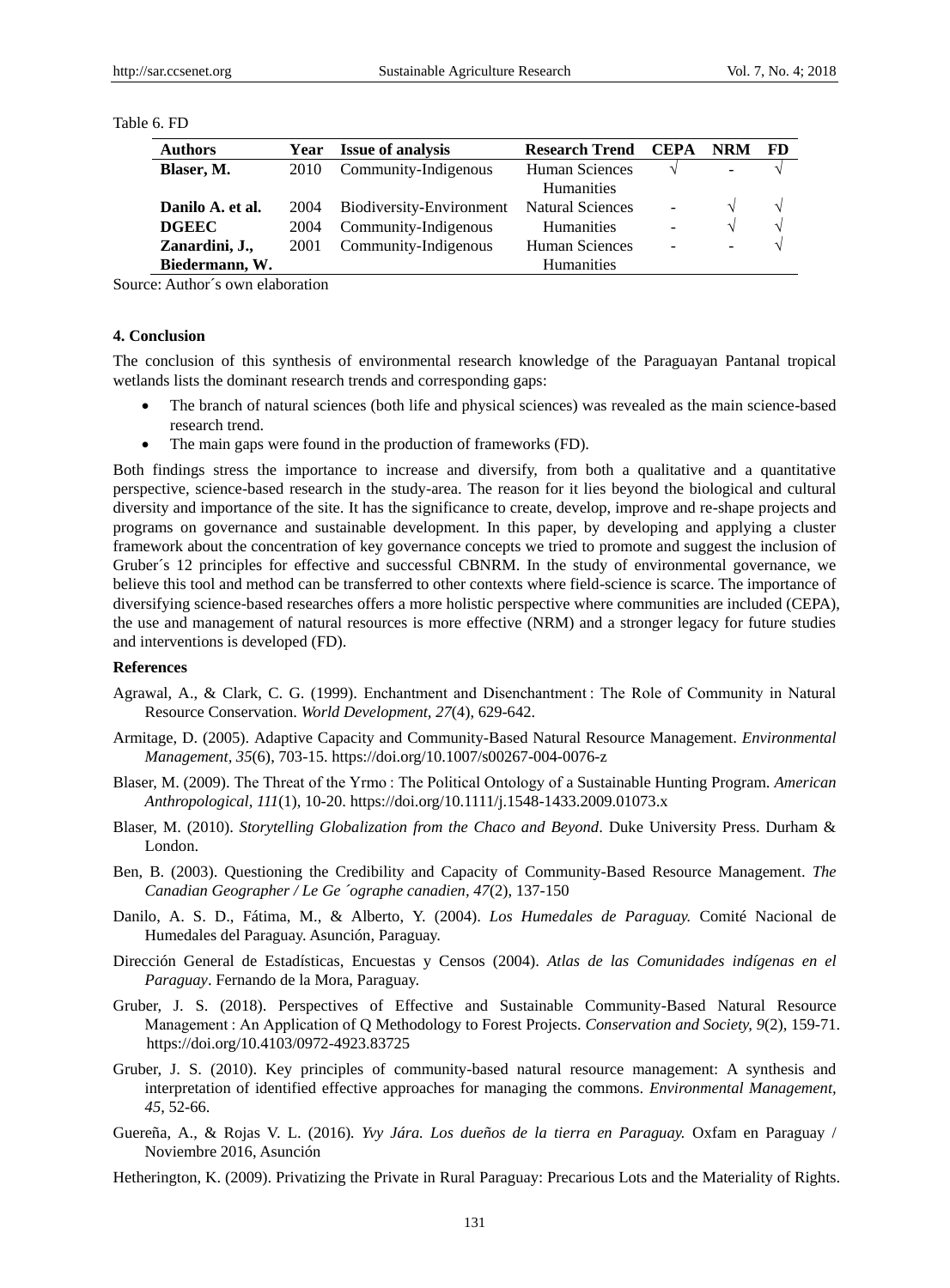*American Ethnologist*.

Horton, E. Y. (2010)*. Gran Pantanal Paraguay*. Asociación Guyra Paraguay. Asunción, Paraguay.

Instituto de Derecho y Economía Ambiental (2002). *Pantanal Paraguay*. IDEA. Asunción, Paraguay.

- Leach, M., Mearns, R., & Scoones, I. (1999). Environmental Entitlements : Dynamics and Institutions in Community-Based Natural Resource Management. *Palgrave Macmillan UK, 27*(2), 225-247.
- Olsson, P., Folke, C., & Berkes, F. (2004). Adaptive Comanagement for Building Resilience in Social Ecological Systems. *Environmental Management, 34*(1), 75-90. https://doi.org/10.1007/s00267-003-0101-7
- Ostrom, E. (1990). *Governing the Commons: The Evolution of Institutions for Collective Action.* Cambridge University Press.
- Sattler, C., et al. (2016). Multilevel Governance in Community-Based Environmental Management : A Case Study Comparison from Latin America. *Ecology and Society, 21*(4). https://doi.org/10.5751/ES-08475-210424
- Swarts, F. A. (2000). *The Pantanal: understanding and preserving the world's largest wetland*. Paragon House, St. Paul, Minnesota.
- Swarts, F. A. (2000). *The Pantanal of Brazil, Bolivia and Paraguay: selected discourses on the world's largest remaining wetland system*. Paragon House, St. Paul, Minnesota.
- Susnik, B. (1995). *Chamacocos: Cambio Cultural*. Asunción, Paraguay: Museo Etnográfico Andrés Barbero.
- World Wildlife Fund (2016a). *Social, economic and environmental analysis of soybean and meat production in Paraguay.* Asunción, Paraguay: WWF-Paraguay.
- World Wildlife Fund (2016b). *Sustaining Landscapes for Life: WWF-Paraguay Strategy to Achieve Greater Conservation Impacts 2016-2020.* Asunción, Paraguay: WWF-Paraguay.

Zanardini, J., & Biedermann, W. (2001). *Los indígenas del Paraguay*. Asunción, Paraguay: CEADUC.

#### **Annex**

#### **ANNEX 1.** Compared literature

**Blaser, M. 2009. "The Threat of the Yrmo**: The Political Ontology of a Sustainable Hunting Program." 111(1): 10-20.

**Blaser, M.** 2010. "Storytelling Globalization from the Chaco and Beyond." Duke University Press, Durham & London.

**Danilo A. Salas Dueñas, Fátima Mereles, Alberto Yanosky** 2004. "Los Humedales de Paraguay." Comité Nacional de Humedales del Paraguay. Asunción, Paraguay.

**Dirección General de Estadísticas, Encuestas y Censos (DGEEC)** 2004. "Atlas de las Comunidades indígenas en el Paraguay". Fernando de la Mora, Paraguay.

**Instituto de Derecho y Economía Ambiental (IDEA)** 2002. "Pantanal Paraguay". IDEA. Asunción, Paraguay.

**Hetherington, K.** 2009. "Privatizing the Private in Rural Paraguay: Precarious Lots and the Materiality of Rights." *American Ethnologist*.

**Horton Emily Y.** 2010. "Gran Pantanal Paraguay". Asociación Guyra Paraguay. Asunción, Paraguay.

**Susnik, B.** 1995. "Chamacocos; Cambio Cultural.". Asunción, Paraguay: Museo Etnográfico Andrés Barbero.

**Swarts Frederick A.** 2000. "The Pantanal of Brazil, Bolivia & Paraguay: Selected Discourses on the World's Largest Remaining Wetland System (Inglés)". Pasta blanda. Hudson Macarthur Pub Inc.

**Swarts Frederick A.** 2000: "The Pantanal: understanding and preserving the world's largest wetland." Paragon House.

**Zanardini, J., Biedermann, W.** 2001. "Los indígenas del Paraguay". Asunción, Paraguay: CEADUC.

Source: Author´s own elaboration

**ANNEX 2.** Linguistic families

Abipón, Argentina, historic group Angaite (Angate), northwestern Paraguay Ayoreo (Morotoco, Moro, Zamuco), Bolivia and Paraguay Chamacoco (Zamuko), Paraguay Chané, Argentina and Bolivia Chiquitano (Chiquito, Tarapecosi), eastern Bolivia Chorote (Choroti), Iyojwa'ja Chorote, Manjuy), Argentina, Bolivia, and Paraguay Guana (Kaskihá), Paraguay